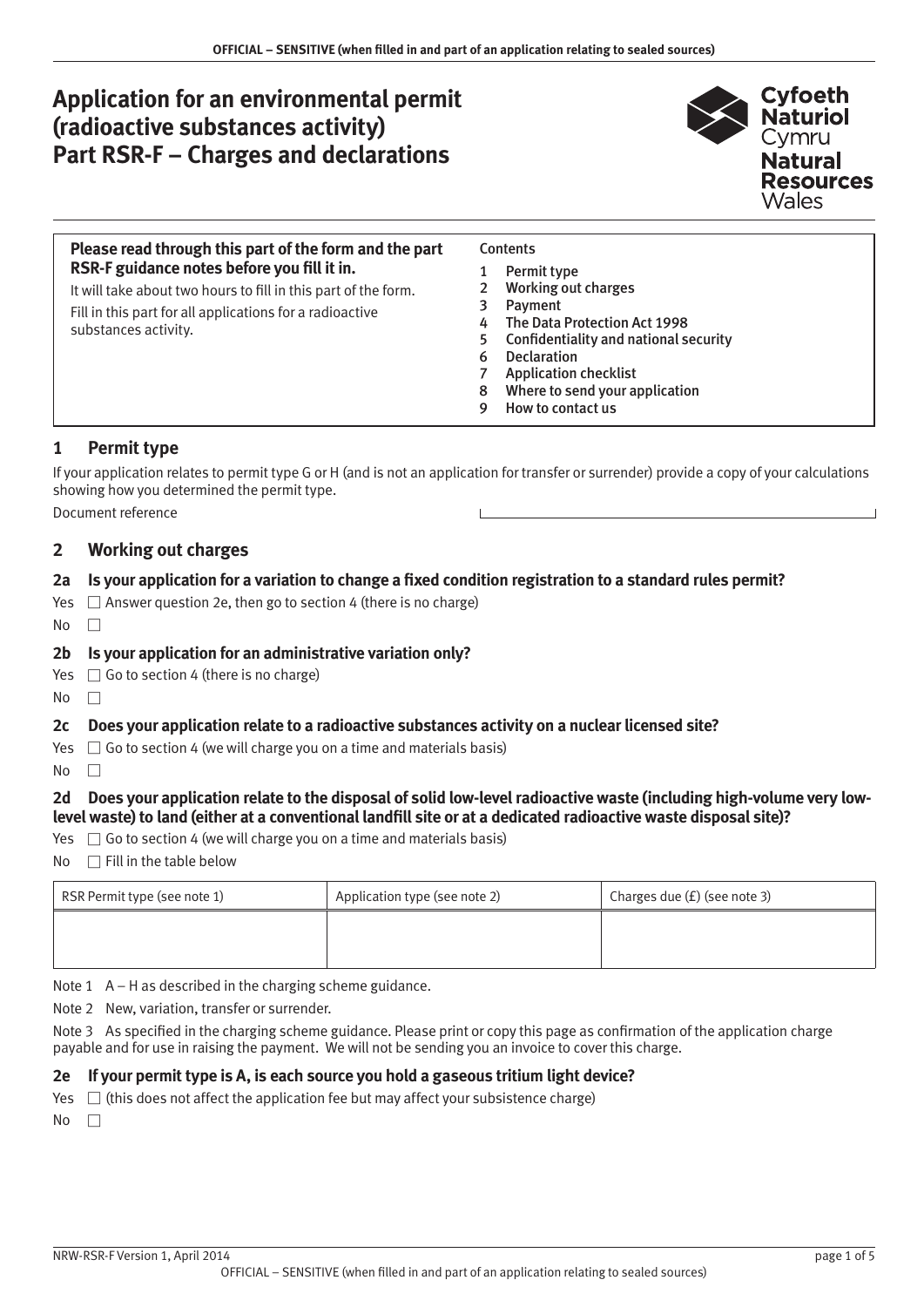### <span id="page-1-0"></span>**2 Working out charges, continued**

| 2f If you are claiming the reduced fee for a 'minor technical' variation (permit types D, G and H only), give your reasons |  |  |
|----------------------------------------------------------------------------------------------------------------------------|--|--|
|                                                                                                                            |  |  |

### **2g If you are claiming the reduced fee for a surrender application (permit types G and H only), give your reasons**

Important: The fields below are mandatory. If you do not complete this section in full your application will be treated as 'not

| received' and may be sent back to you. In order for us to process your application, please ensure you answer all questions correctly. |  |  |  |
|---------------------------------------------------------------------------------------------------------------------------------------|--|--|--|
|                                                                                                                                       |  |  |  |
|                                                                                                                                       |  |  |  |

| Cheque or postal order         |  |
|--------------------------------|--|
| Name on cheque or postal order |  |
| Cheque or postal order number  |  |
| Amount                         |  |

You should make cheques or postal orders payable to Natural Resources Wales and make sure they have 'A/c Payee' written across them if it is not already printed on.

Please write the name of your company on the back of your cheque or postal order.

We will not accept cheques with a future date on them.

#### Paying by credit or debit card Warehouse Theorem and Warehouse Theorem and Warehouse Theorem and Theorem and T

**3 Payment**

If you are paying by credit or debit card, please fill in the separate form CC1, which is available from www.naturalresourceswales.gov. uk. We will destroy your card details once we have processed your payment. Alternatively, you can call us on 0300 065 3000 to make a payment over the phone between 8am and 6pm Monday to Friday. We can accept payments by Visa, MasterCard or Maestro cards only.

| Payment by electronic transfer BACS reference                                                          |  |
|--------------------------------------------------------------------------------------------------------|--|
| To pay by electronic transfer, please provide the information below so that we can track your payment. |  |

| Amount                               |  |
|--------------------------------------|--|
| Applicant name                       |  |
| Payee name (if different from above) |  |
| Date paid (DD/MM/YYYY)               |  |
| Payment reference number             |  |

You need to create your own reference number. It should begin with FSC (to reflect that the application is for a permitted activity) and it should include up to the first 11 letters of your company or individual name; for example, FSCXXXXXXXXXXX. If your name or company name is less than 11 letters long then write it in full and leave the remaining Xs.

#### This reference is important to help us track your payment, so please remember to include it, as it will appear on our bank statements.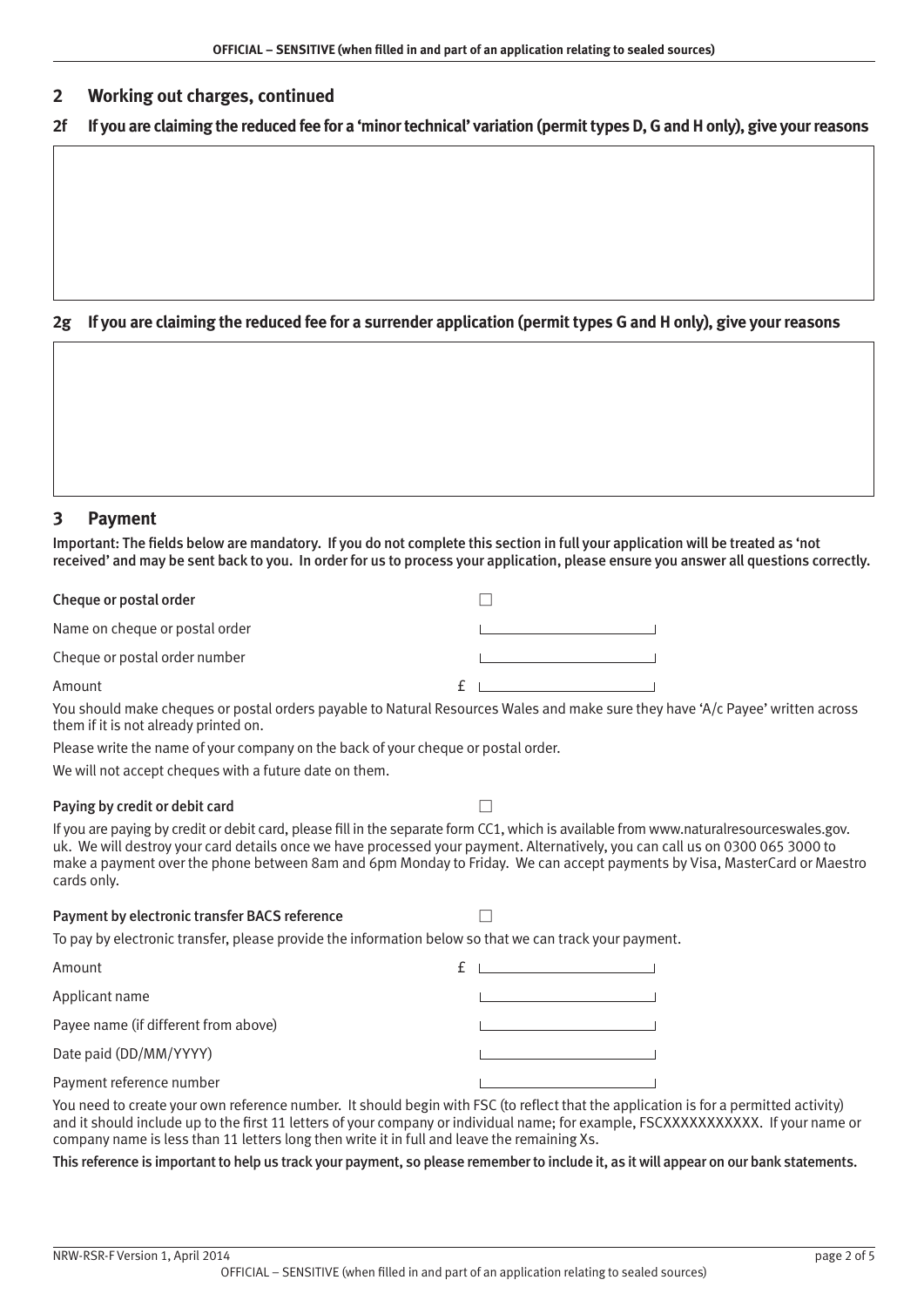# <span id="page-2-0"></span>**3 Payment, continued**

If you choose to pay by electronic transfer, you will need to use the following information to make your payment.

| Company name:      | Natural Resources Wales                                         |
|--------------------|-----------------------------------------------------------------|
| Company address:   | Income Dept., Cambria House, 29 Newport Road, Cardiff, CF24 OTP |
| Bank:              | Citigroup Centre<br>Canada Square, London E14 5LB               |
| Sort code:         | 08-33-00                                                        |
| Account number:    | 12800578                                                        |
| IBAN number:       | GB48 CITI833 0012 8005 78                                       |
| SWIFTBIC number:   | CITI GB2LXXX                                                    |
| Email details to:  | online@naturalresourceswales.gov.uk                             |
| Or fax details to: | 02920 466 404                                                   |

# **4 The Data Protection Act 1998**

We, Natural Resources Wales, will process the information you provide so that we can:

- deal with your application;
- make sure you keep to the conditions of the licence, permit or registration;
- process renewals; and
- keep the public register up to date.

We may also process or release the information to:

- offer you documents or services relating to environmental matters;
- consult the public, public organisations and other organisations (for example, the Health and Safety Executive, local authorities, the emergency services, the Department for Environment, Food and Rural Affairs) on environmental issues;
- carry out research and development work on environmental issues;
- provide information from the public register to anyone who asks:
- prevent anyone from breaking environmental law, investigate cases where environmental law may have been broken, and take any action that is needed;
- assess whether customers are satisfied with our service, and to improve our service; and
- respond to requests for information under the Freedom of Information Act 2000 and the Environmental Information Regulations 2004 (if the Data Protection Act allows). We may pass the information on to our agents or representatives to do these things for us.

# **5 Confidentiality and national security**

We will normally put all the information in your application on a public register of environmental information. However, we may not include certain information in the public register if it is in the interests of national security, or because the information is confidential.

You can ask for information to be confidential by enclosing a letter with your application giving your reasons. If we agree with your request, we will tell you and not include the information in the public register. If we do not agree with your request, we will let you know how to appeal against our decision, or you can withdraw your application.

You can tell the Welsh Ministers that you believe including information on a public register would not be in the interests of national security. You must enclose a letter with your application telling us that you have told the Welsh Ministers and you must still include the information in your application. We will not include the information in the public register unless the Welsh Ministers decide that it should be included.

#### Tick the box if you wish to claim confidentiality for your application

Please treat the information in my application as confidential.

# Tick the box if you wish to claim national security for your application

(Note: All applications relating to sealed sources are automatically subject to national security restrictions – only tick the box if there is some other reason for claiming national security.)

| I believe that including my information in the public register |  |
|----------------------------------------------------------------|--|
| would not be in the interests of national security.            |  |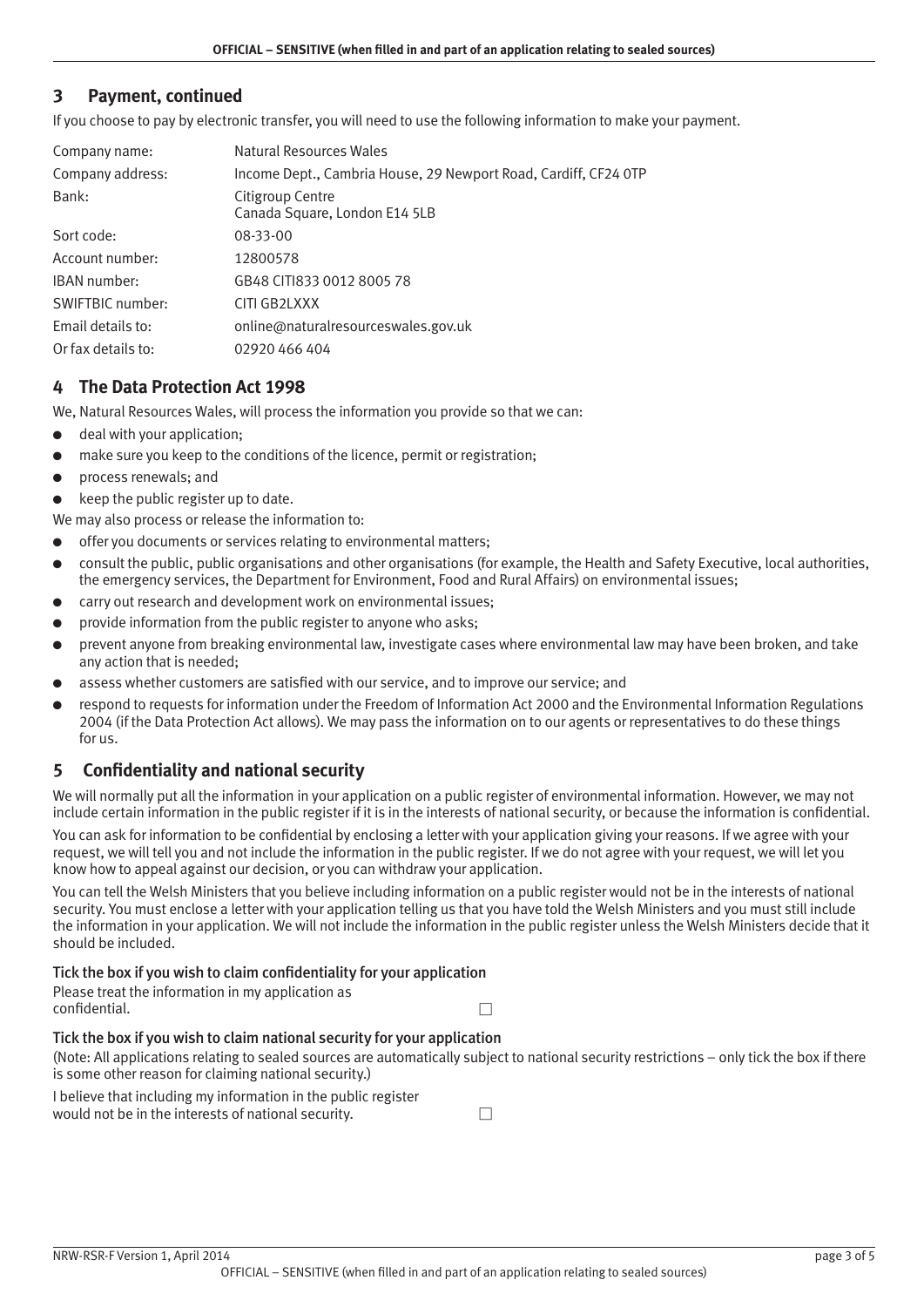# <span id="page-3-0"></span>**6 Declaration**

If you knowingly or carelessly make a statement that is false or misleading to help you get an environmental permit (for yourself or anyone else), you may be committing an offence under the Environmental Permitting (England and Wales) Regulations 2010 and may be liable to prosecution.

A relevant person should make the declaration. If you are transferring all or part of your permit, both you and the person receiving the permit must make the declaration.

I declare the information in this application is true to the best of my knowledge and belief. I understand this application may be refused or approval withdrawn if I give false or incomplete information.

| Tick this box to confirm that you understand and agree<br>with the declaration above                                                                                |  |
|---------------------------------------------------------------------------------------------------------------------------------------------------------------------|--|
| I confirm that my standard facility will fully meet the rules<br>that I have applied for. (This only applies if the application<br>is for a standard rules permit.) |  |
| Name                                                                                                                                                                |  |
| Title (Mr, Mrs and so on)                                                                                                                                           |  |
| First name                                                                                                                                                          |  |
| Last name                                                                                                                                                           |  |
| Position in organisation                                                                                                                                            |  |
| Today's date (DD/MM/YYYY)                                                                                                                                           |  |

# **For transfers only – declaration for person receiving the permit**

I declare the information in this application to transfer an environmental permit to me is true to the best of my knowledge and belief. I understand this application may be refused or approval withdrawn if I give false or incomplete information.

If you deliberately make a statement that is false or misleading in order to obtain approval you may be liable to prosecution.

| Tick this box to confirm that you understand and agree with<br>the declaration above |  |
|--------------------------------------------------------------------------------------|--|
| Name                                                                                 |  |
| Title (Mr, Mrs and so on)                                                            |  |
| First name                                                                           |  |
| Last name                                                                            |  |
| Position in organisation                                                             |  |
| Today's date (DD/MM/YYYY)                                                            |  |
| 7. Anniisation abosiist                                                              |  |

# **7 Application checklist**

You must fill in this section.

Tell us what you have sent with this application.

The correct application fee under our charging scheme  $\Box$  (Tick the box to say you have included the fee – only applicable if you have completed the table in question 2d)

List all the documents you have included. If necessary, continue on a separate sheet and tell us the document reference you have given it below.

Continuation sheet reference

| Question reference | Document title | Document reference |
|--------------------|----------------|--------------------|
|                    |                |                    |
|                    |                |                    |
|                    |                |                    |
|                    |                |                    |
|                    |                |                    |
|                    |                |                    |
|                    |                |                    |
|                    |                |                    |